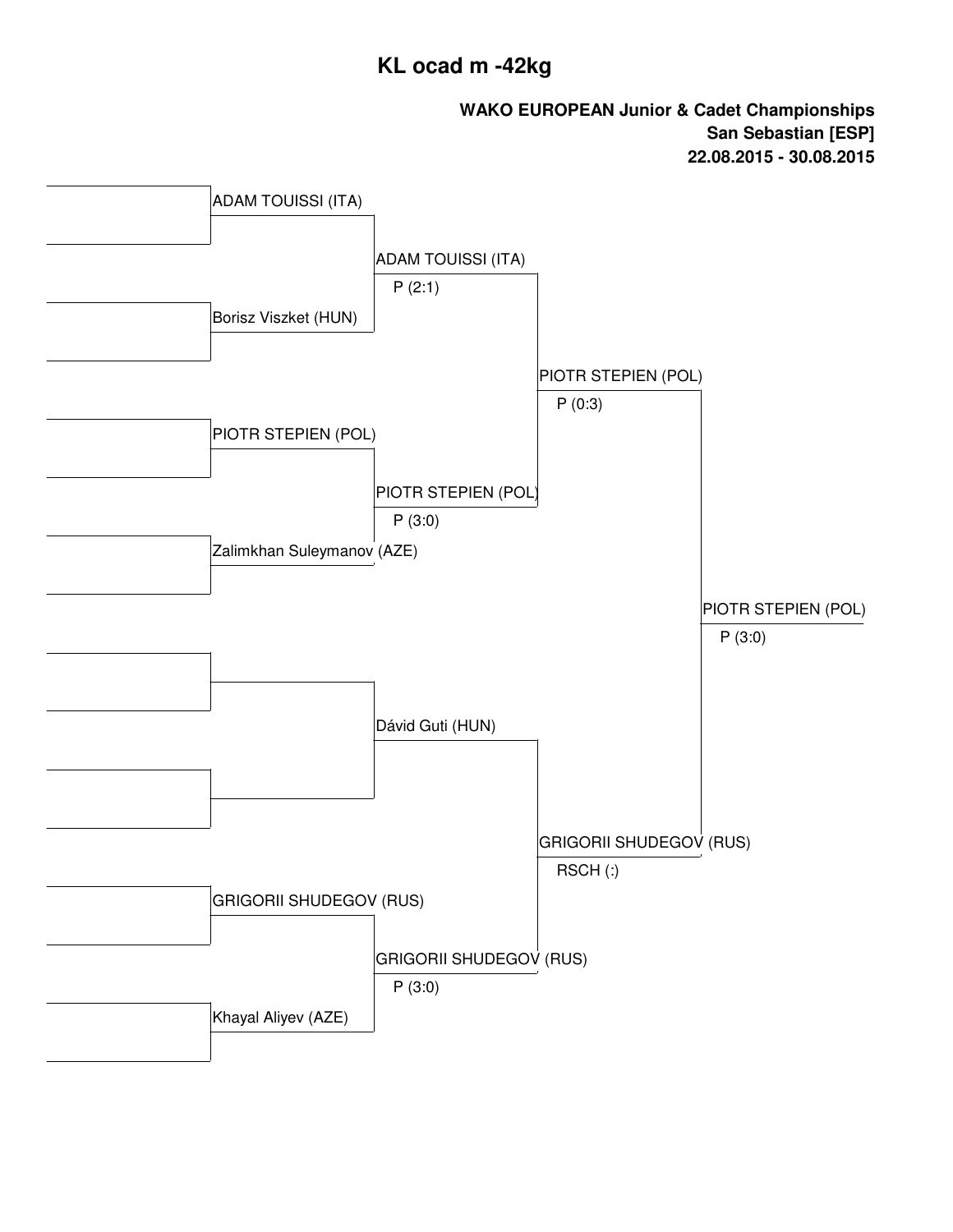## **KL ocad m -47kg**

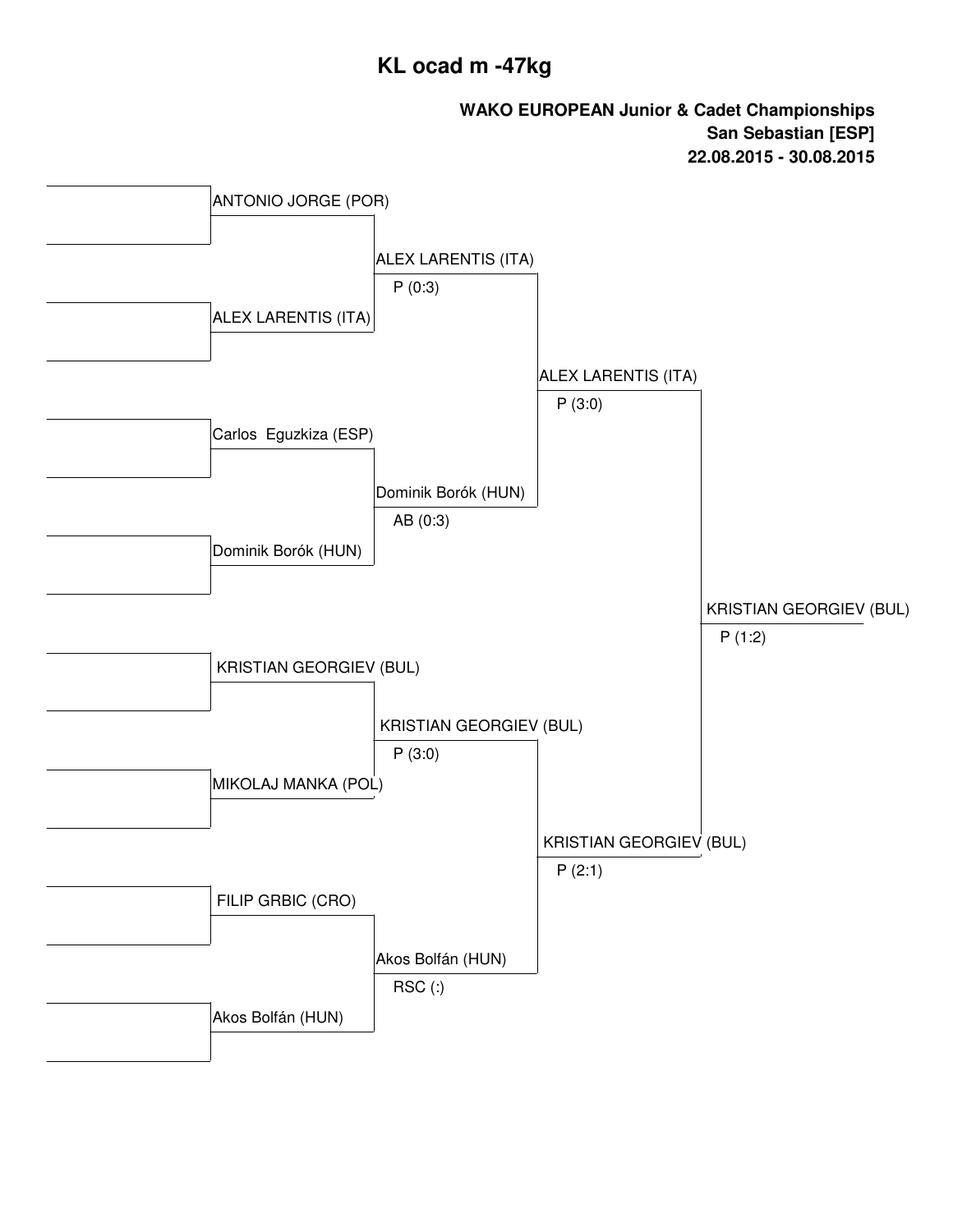## **KL ocad m -52kg**

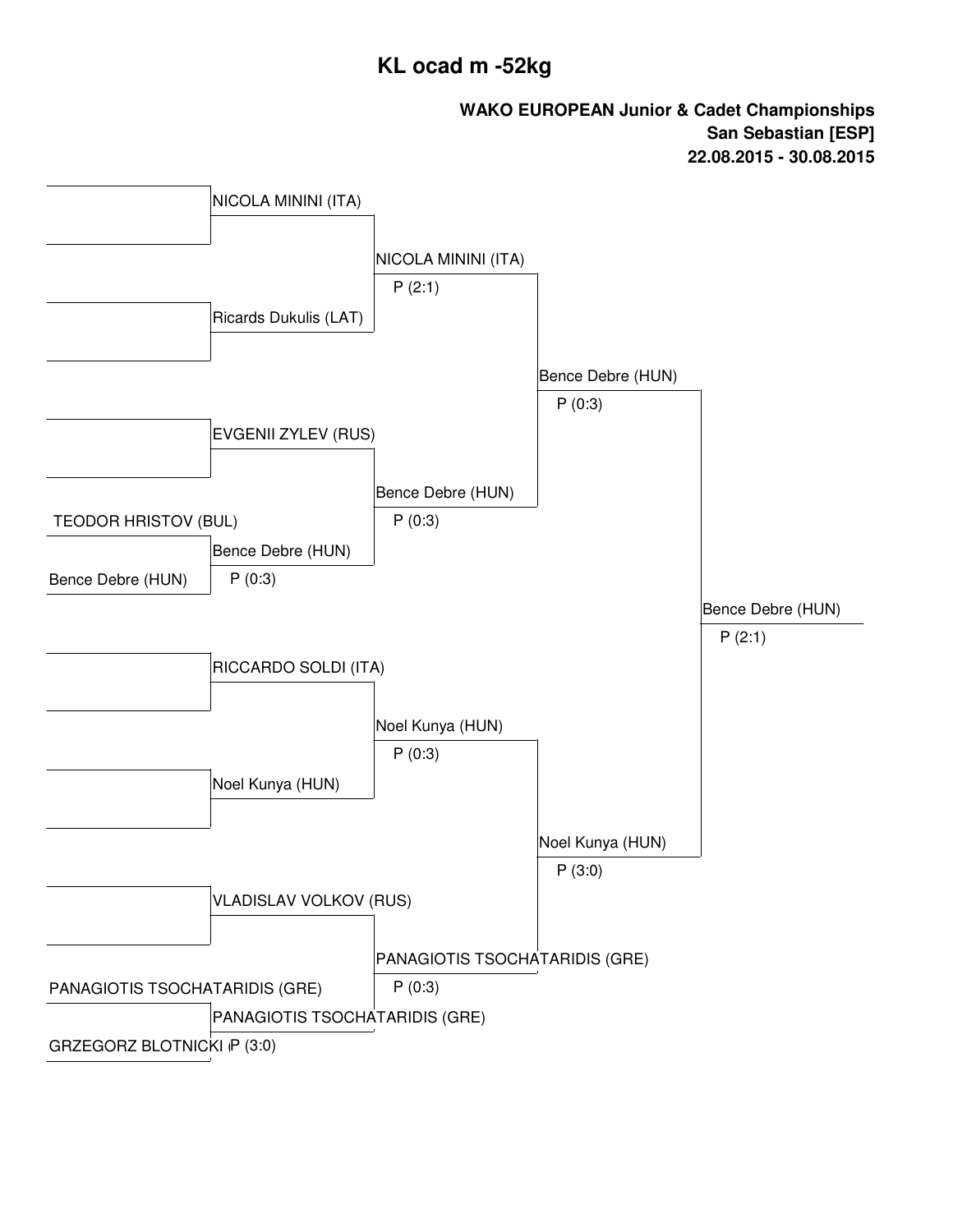## **KL ocad m -57kg**

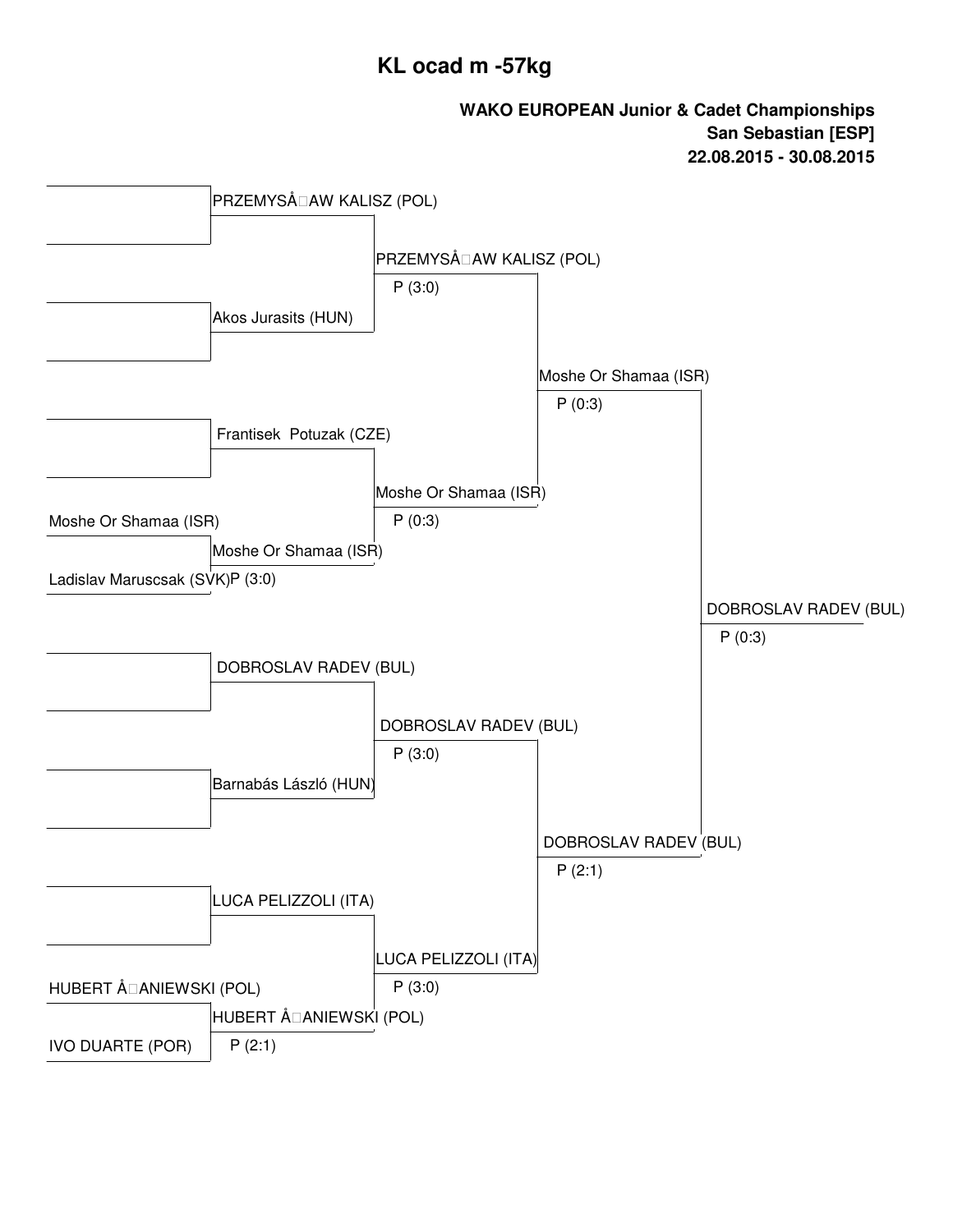### **KL ocad m -63kg**

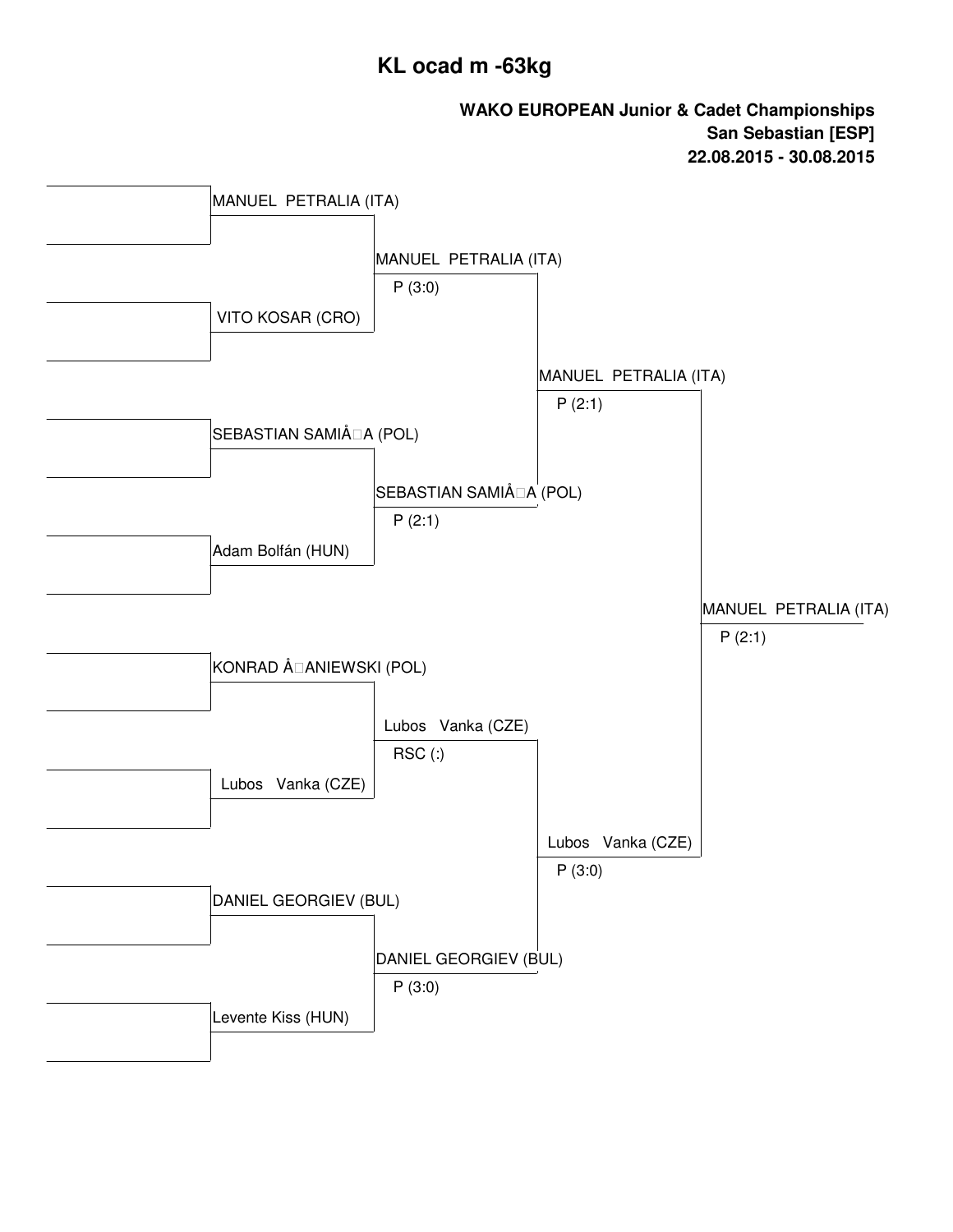# **KL ocad m -69kg**

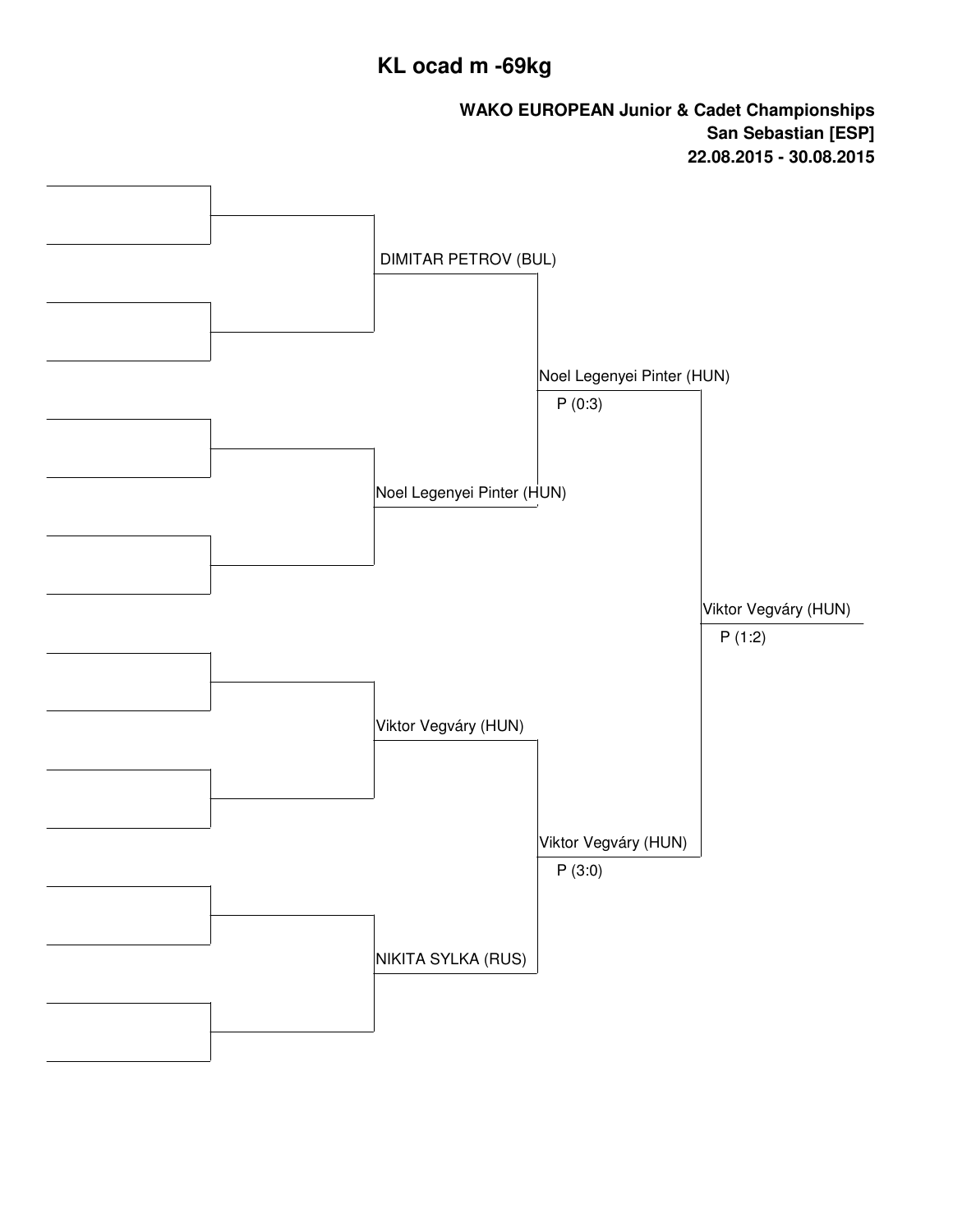## **KL ocad m +69kg**

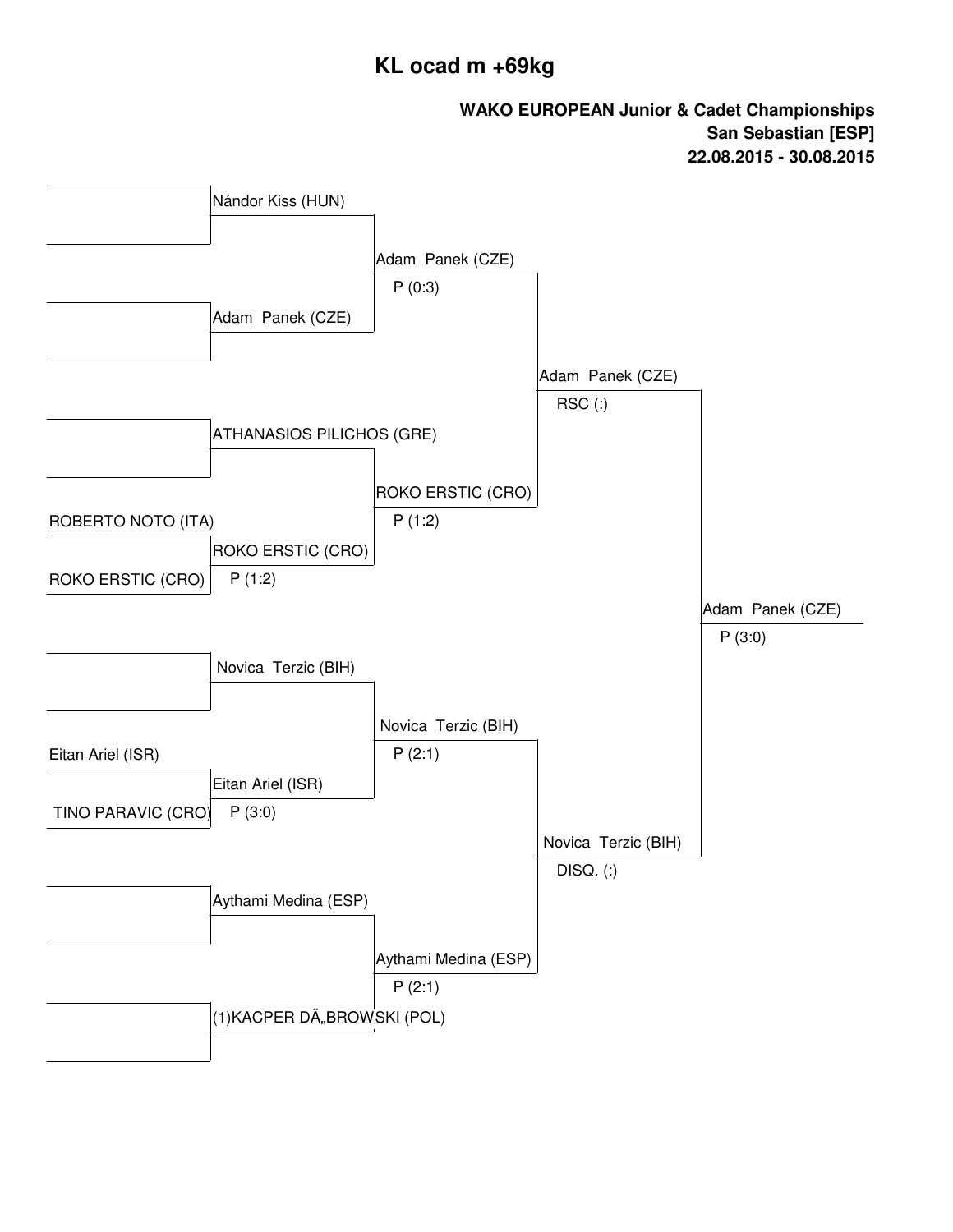# **KL ocad f -42kg**

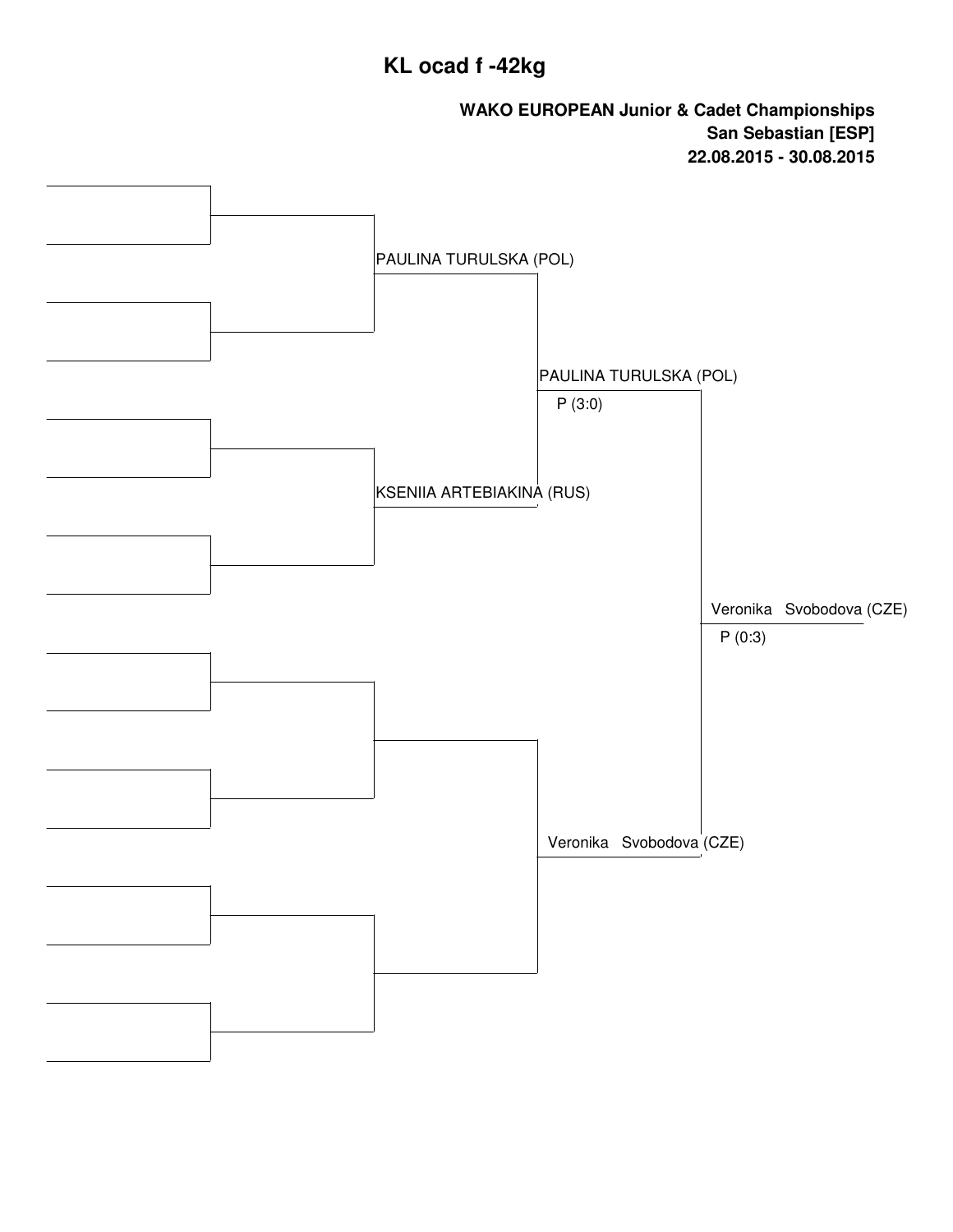## **KL ocad f -46kg**

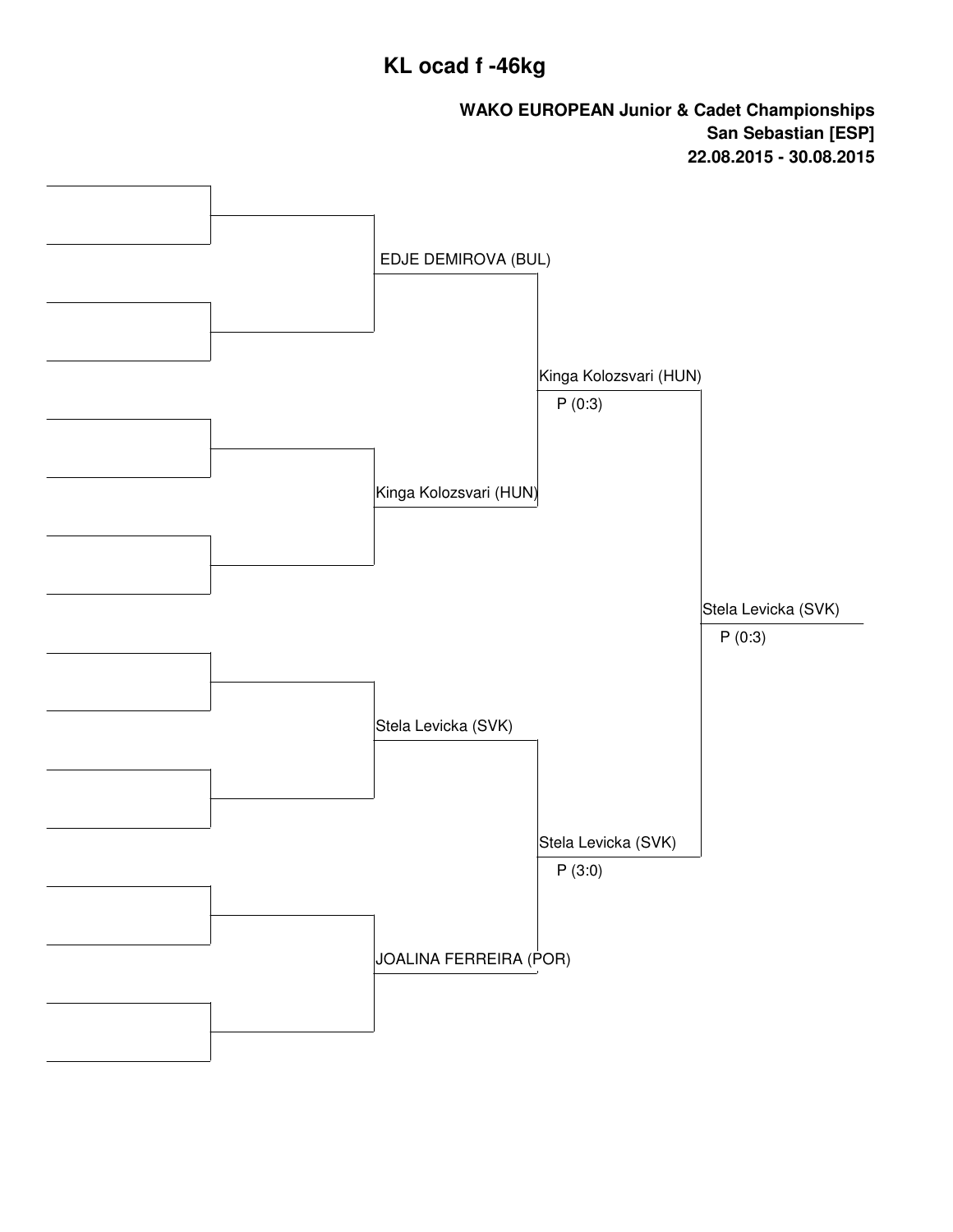### **KL ocad f -50kg**

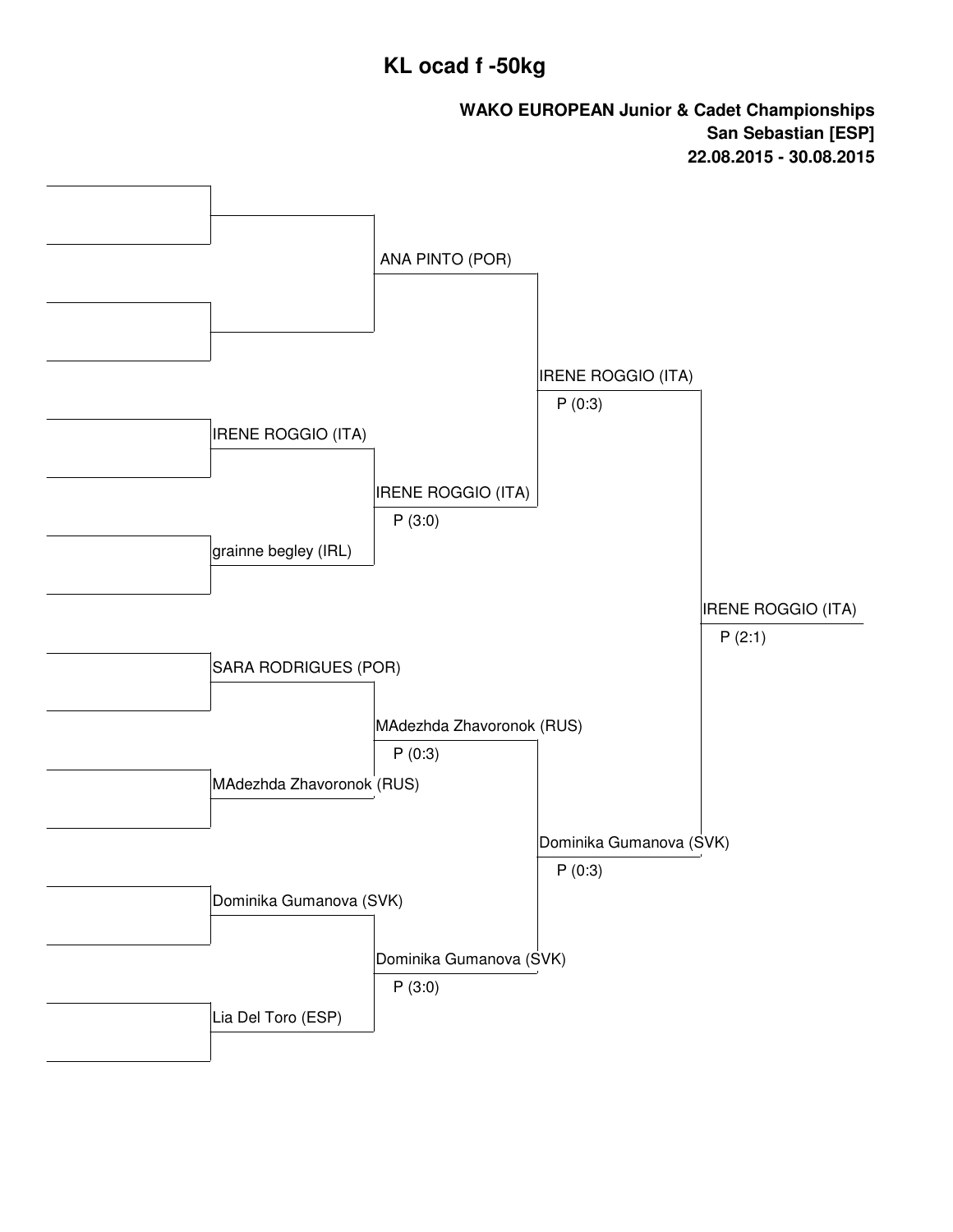## **KL ocad f -55kg**

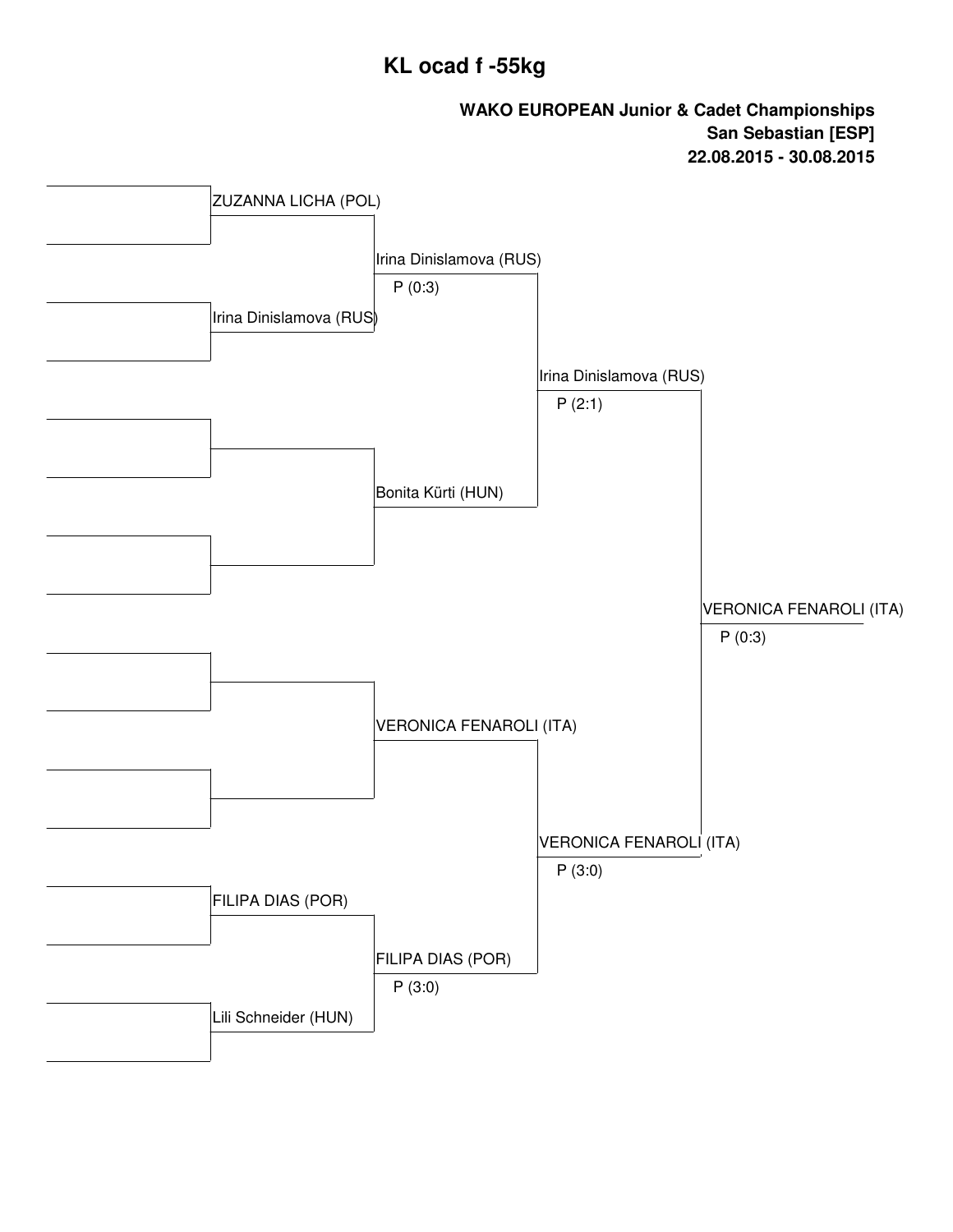# **KL ocad f -60kg**

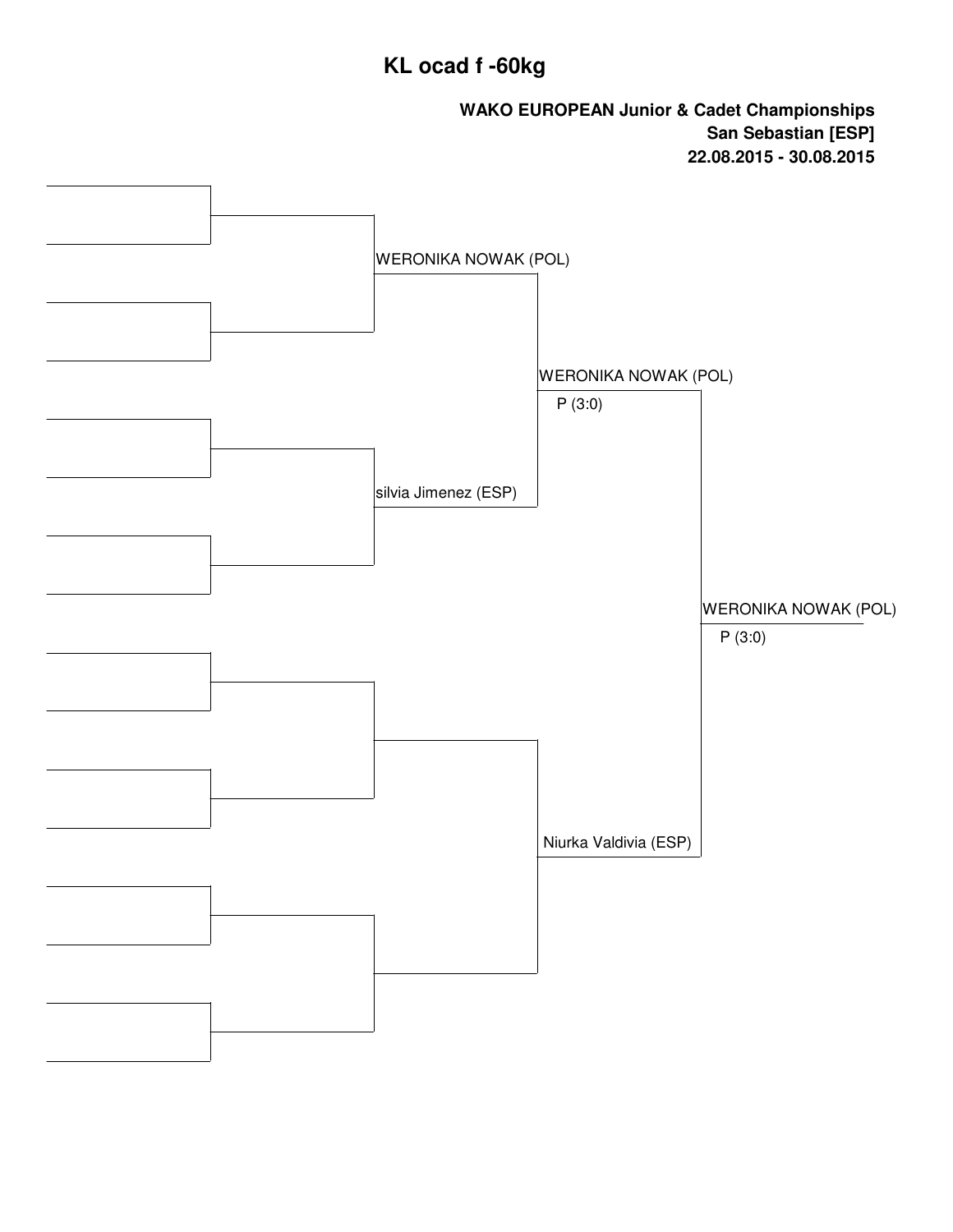# **KL ocad f -65kg**

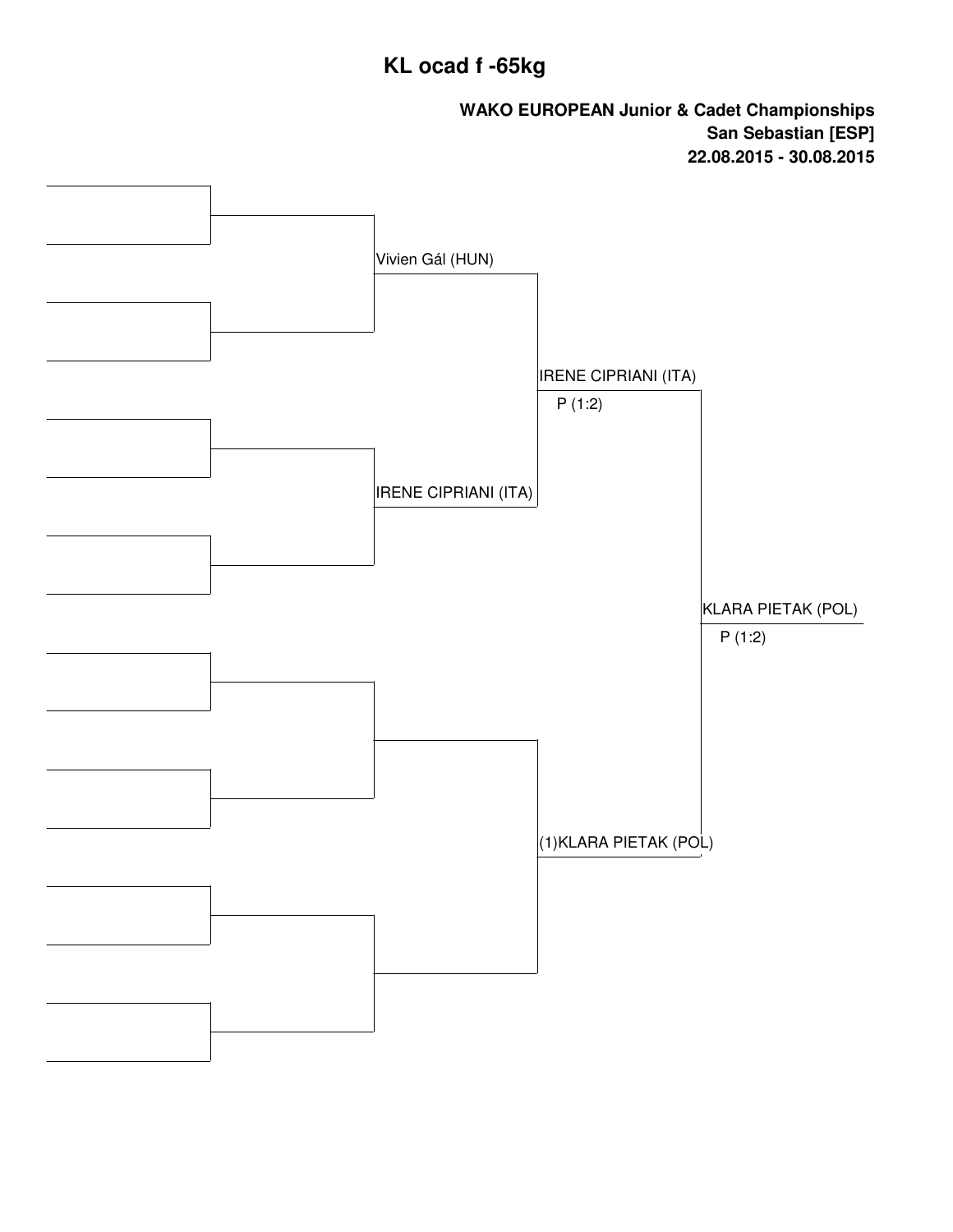# **KL ocad f +65kg**

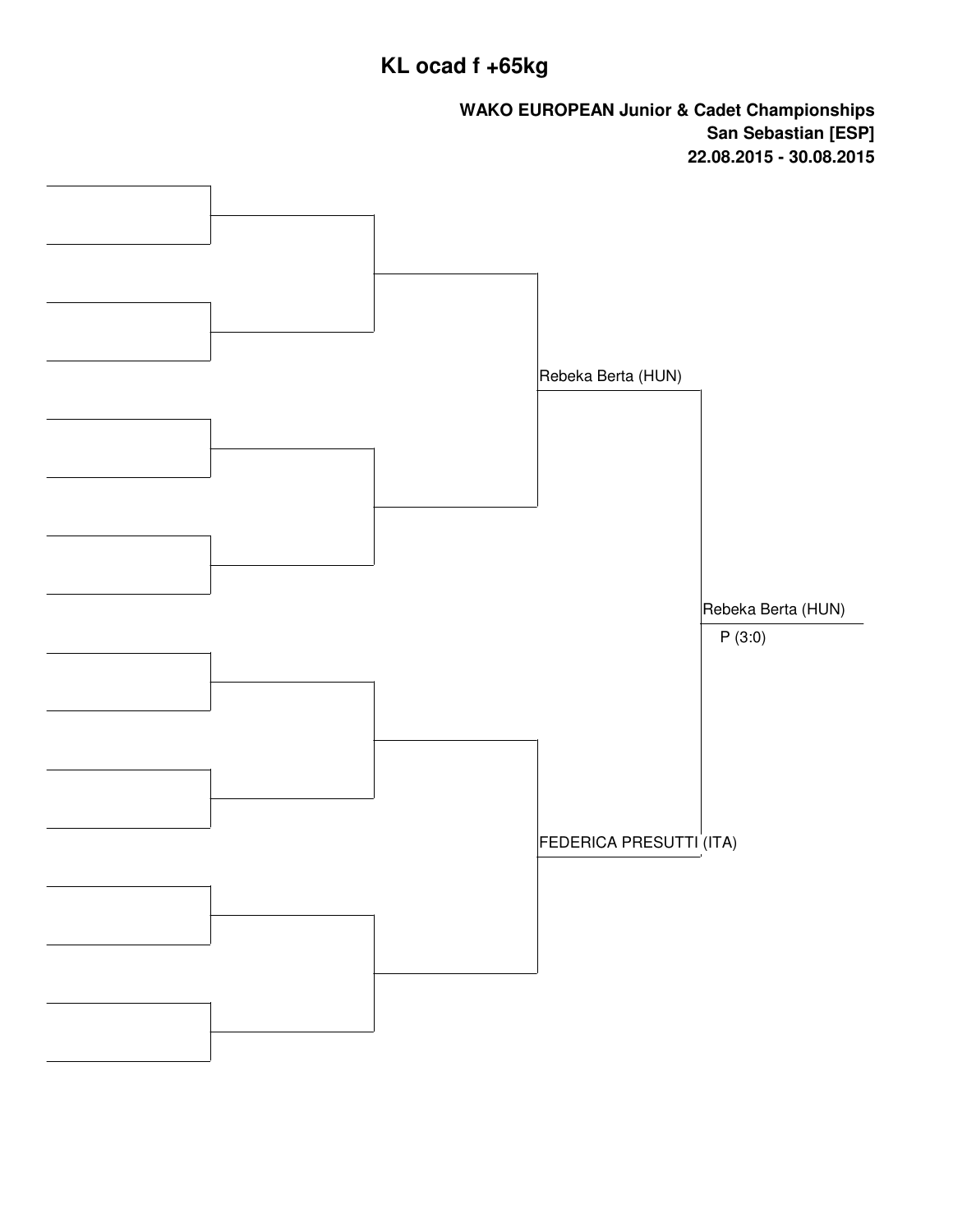## **KL jun m -57kg**

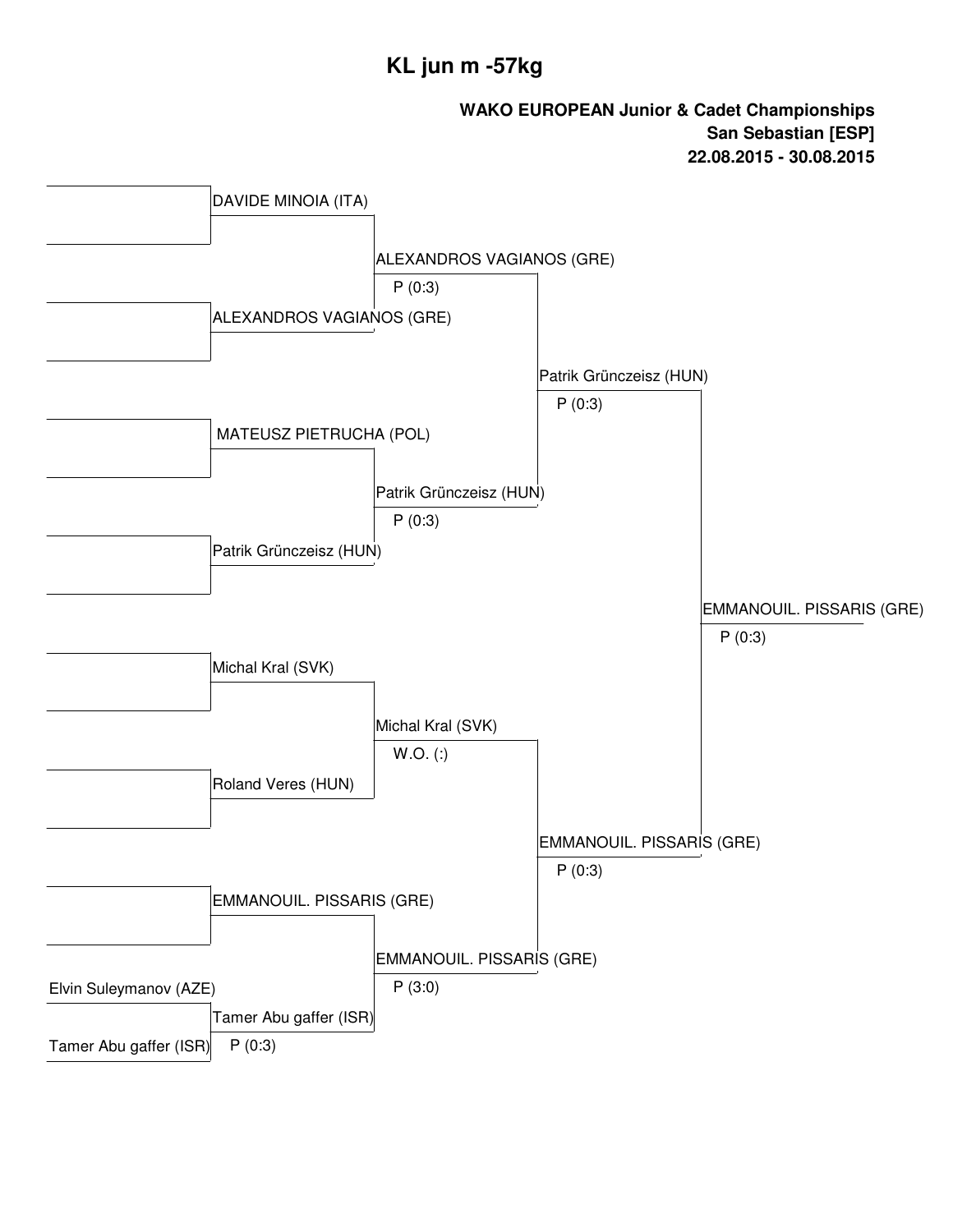## **KL jun m -63kg**

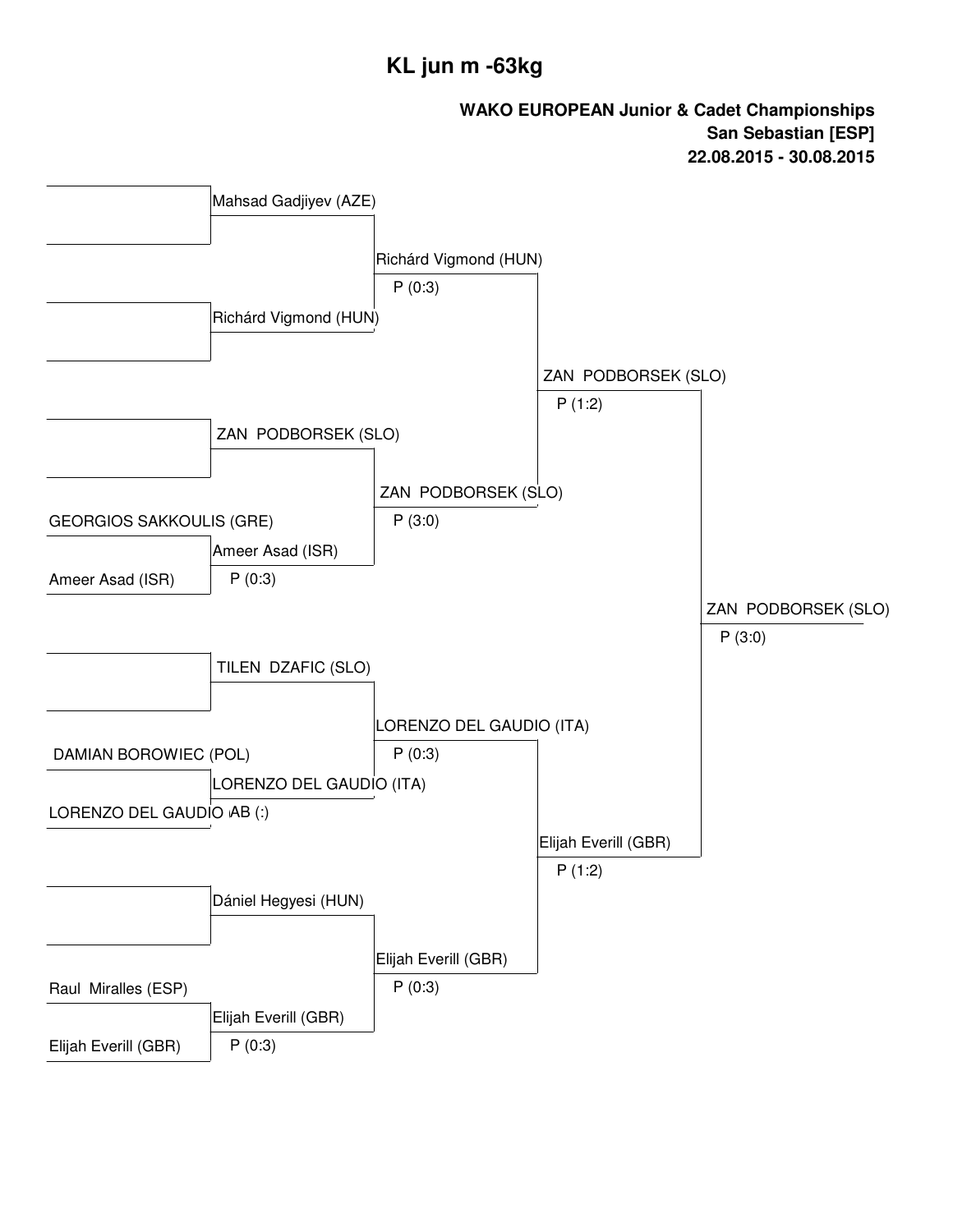### **KL jun m -69kg**

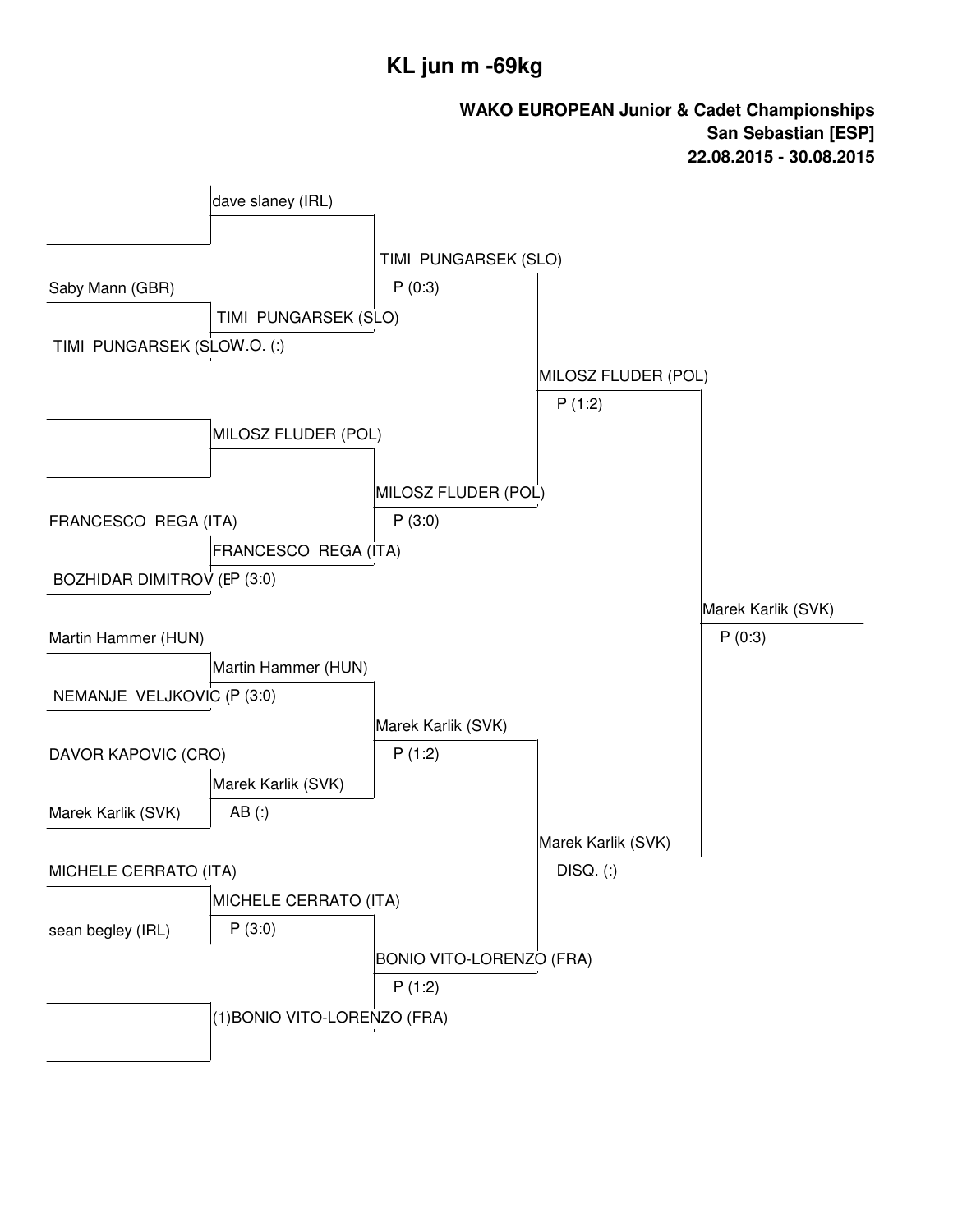### **KL jun m -74kg**

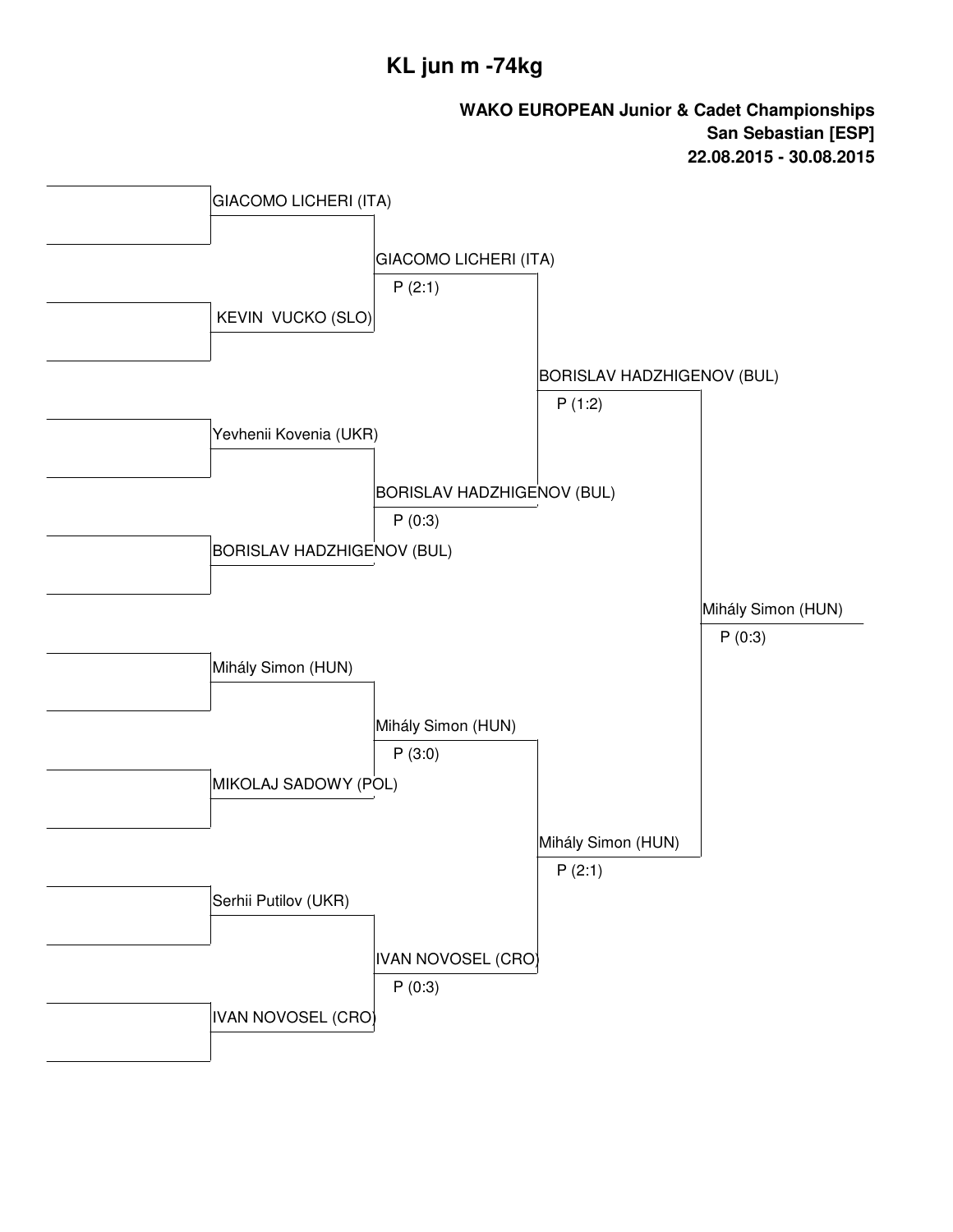# **KL jun m -79kg**

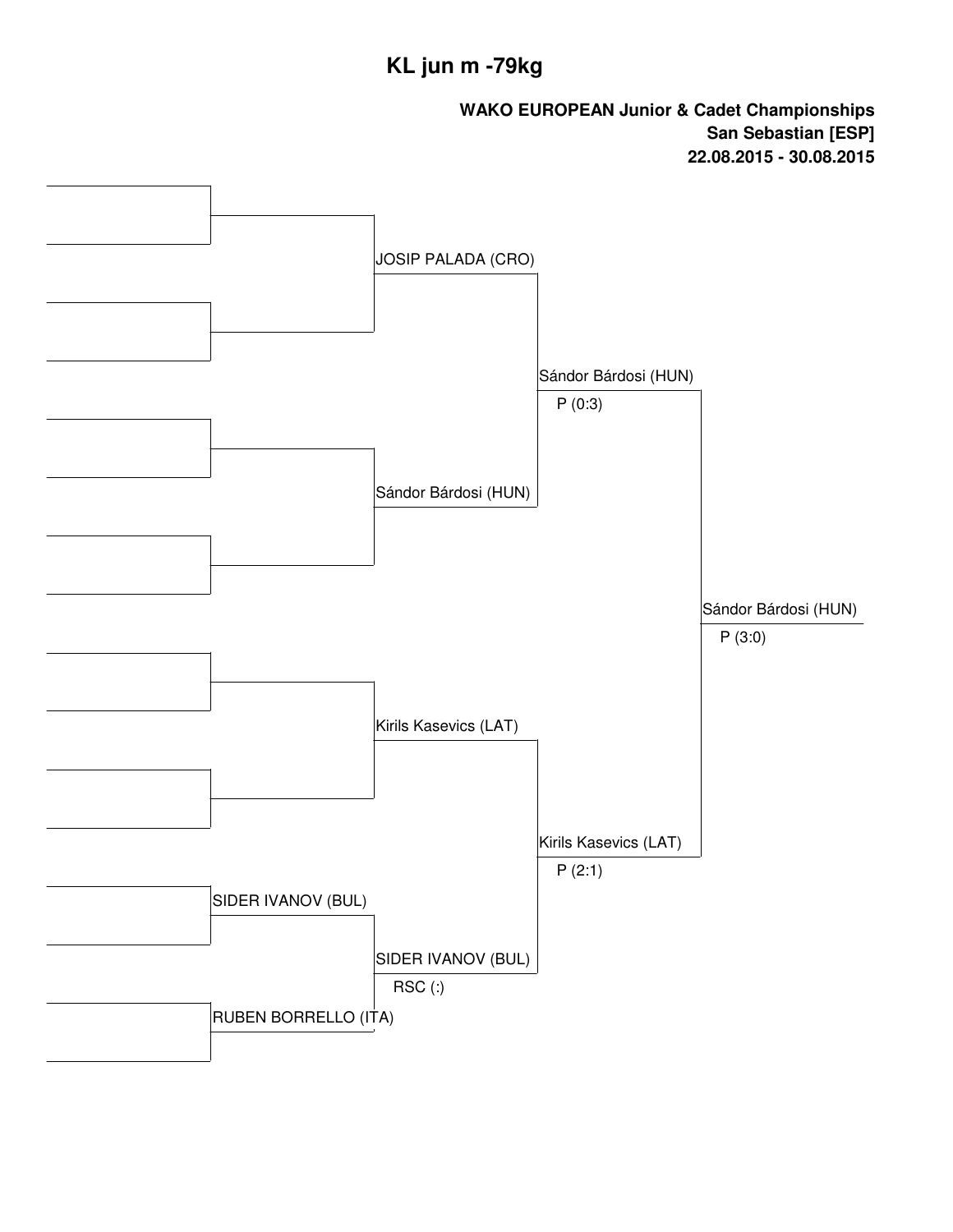### **KL jun m -84kg**

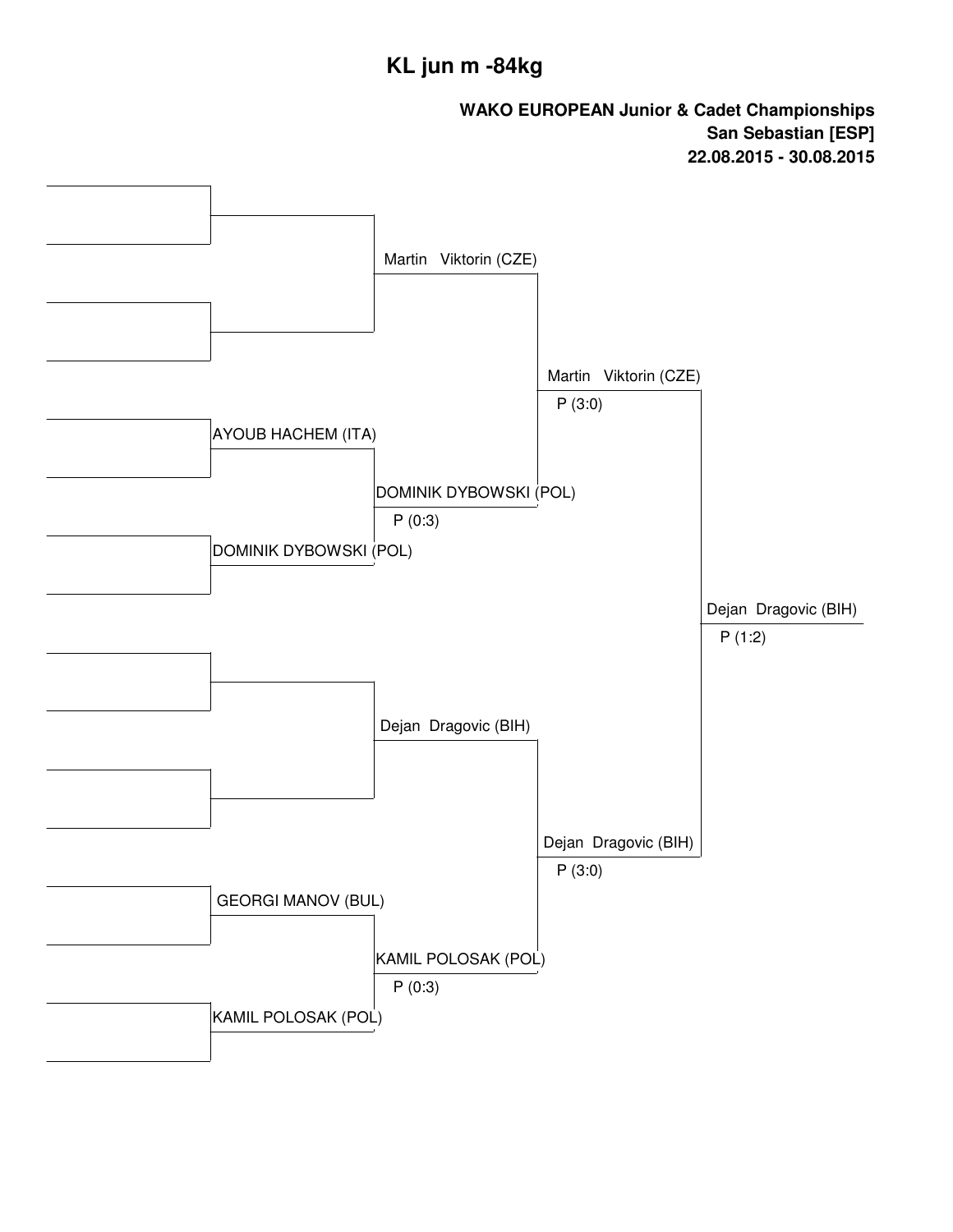# **KL jun m -89kg**

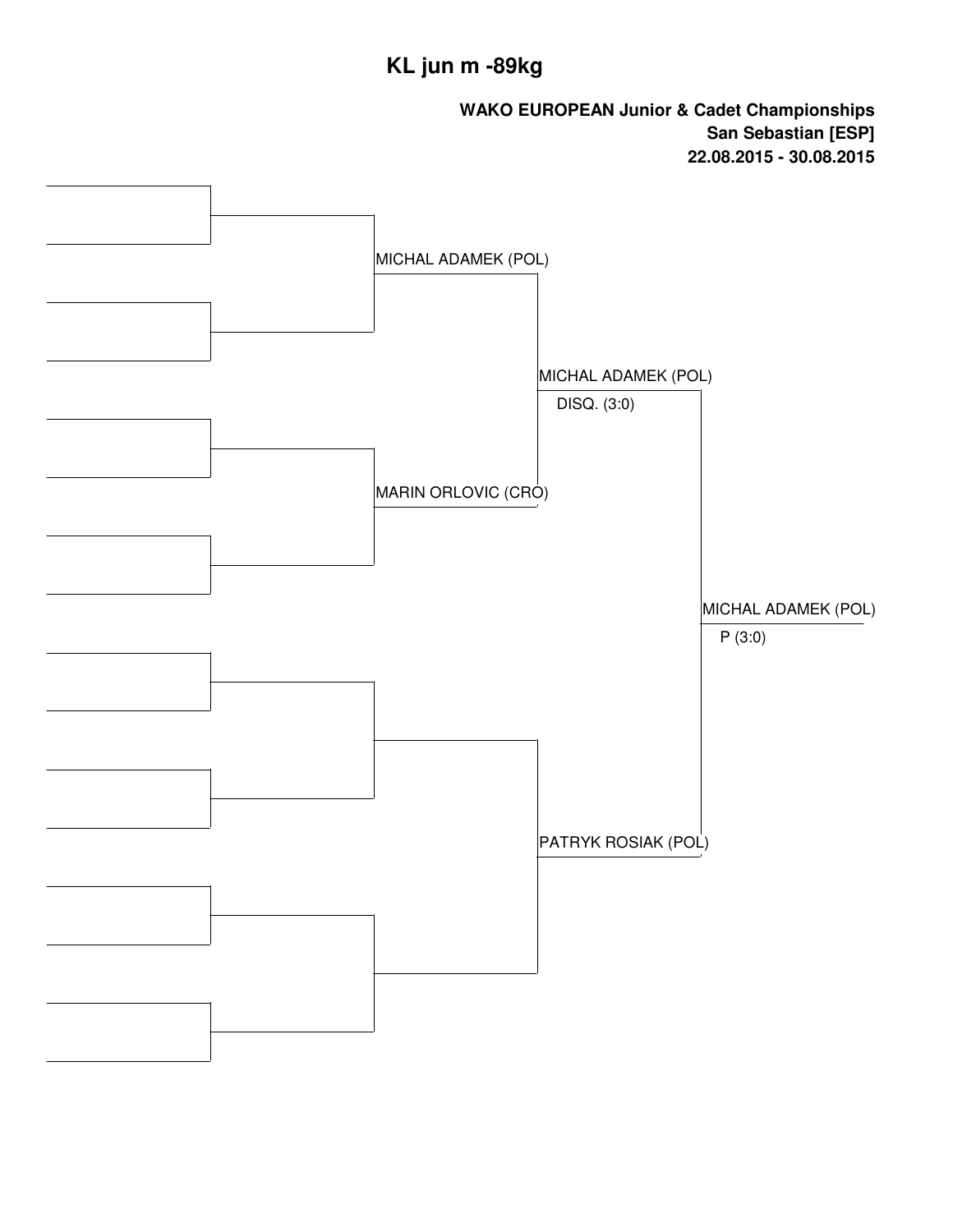# **KL jun m -94kg**

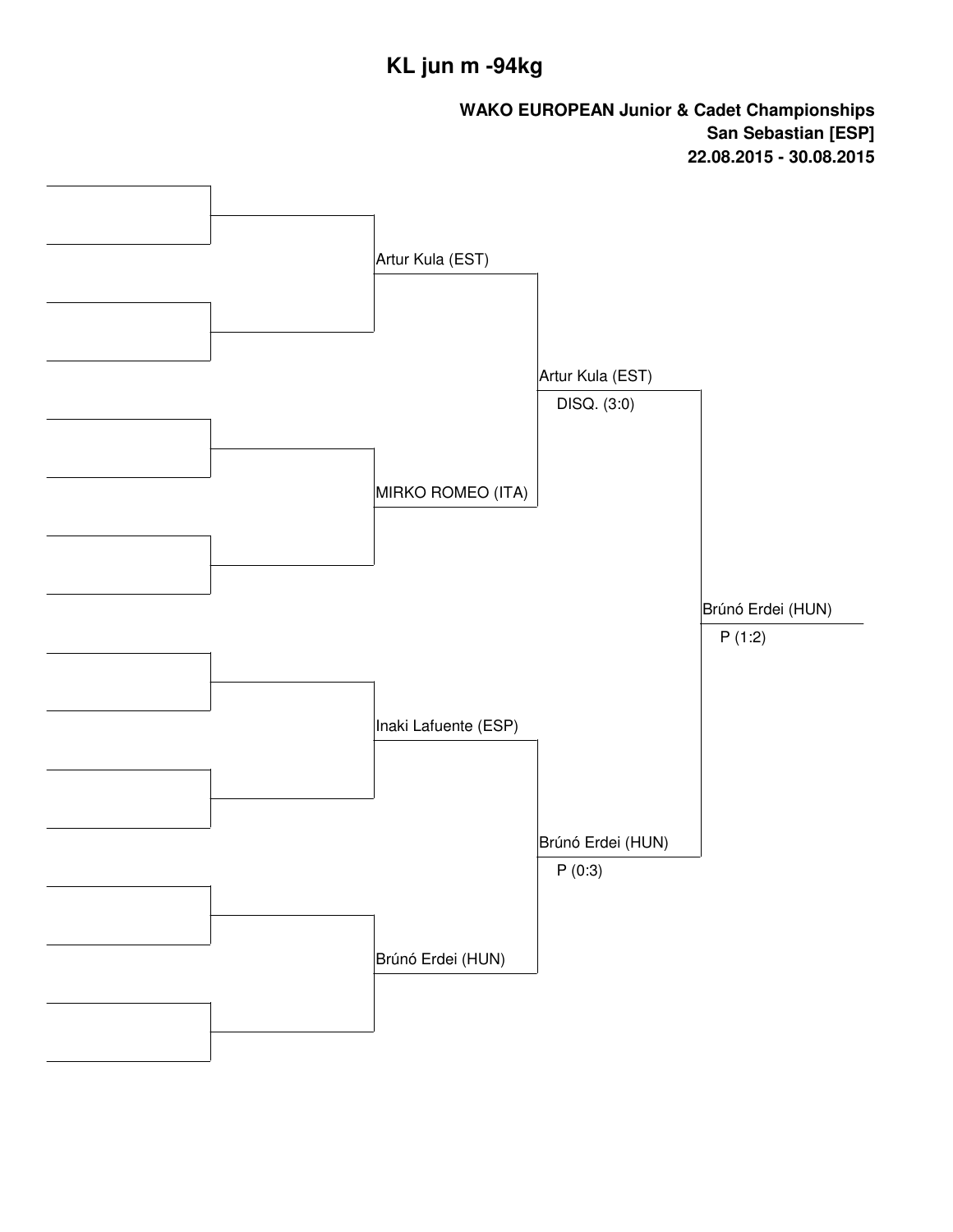# **KL jun m +94kg**

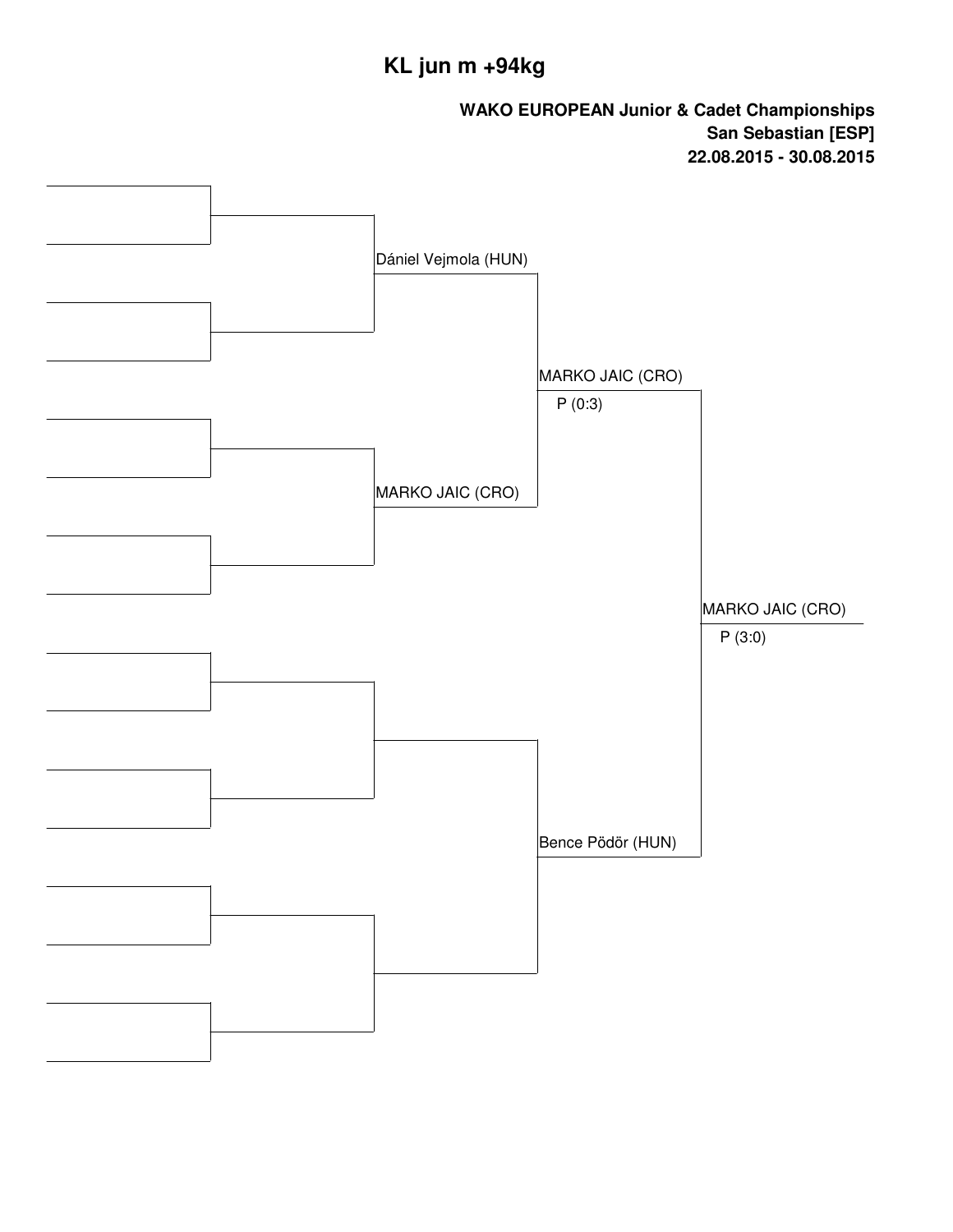## **KL jun f -50kg**

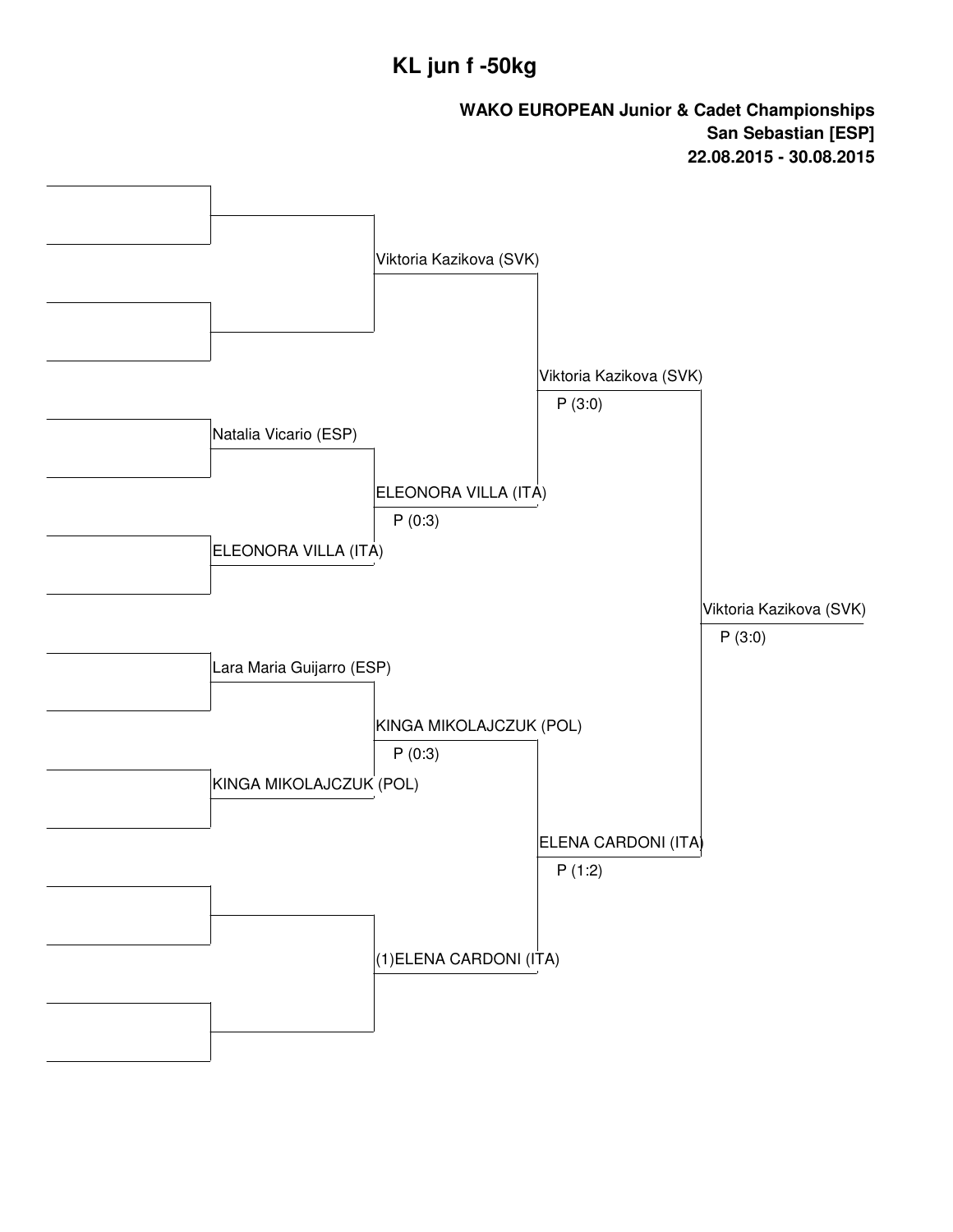## **KL jun f -55kg**

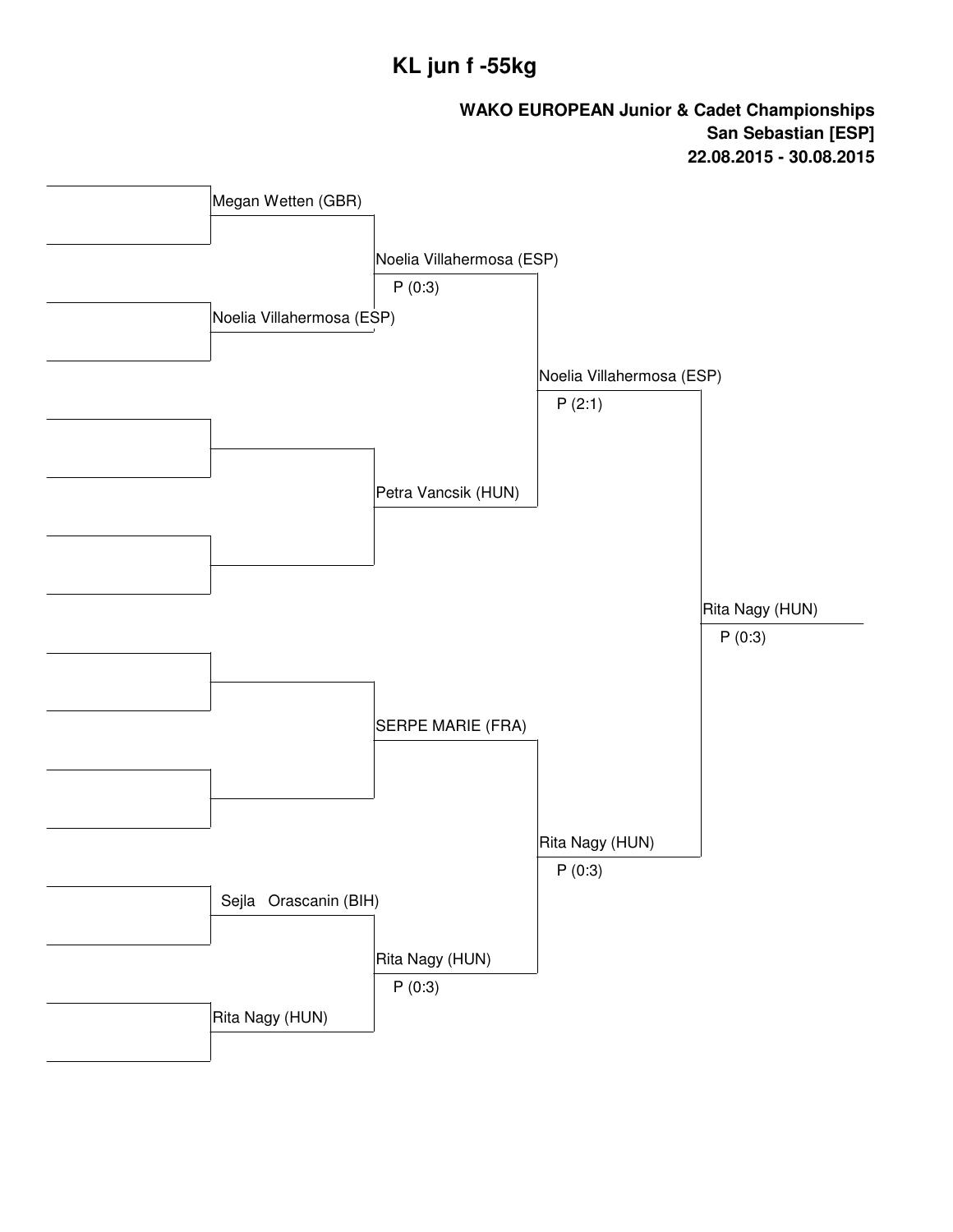## **KL jun f -60kg**

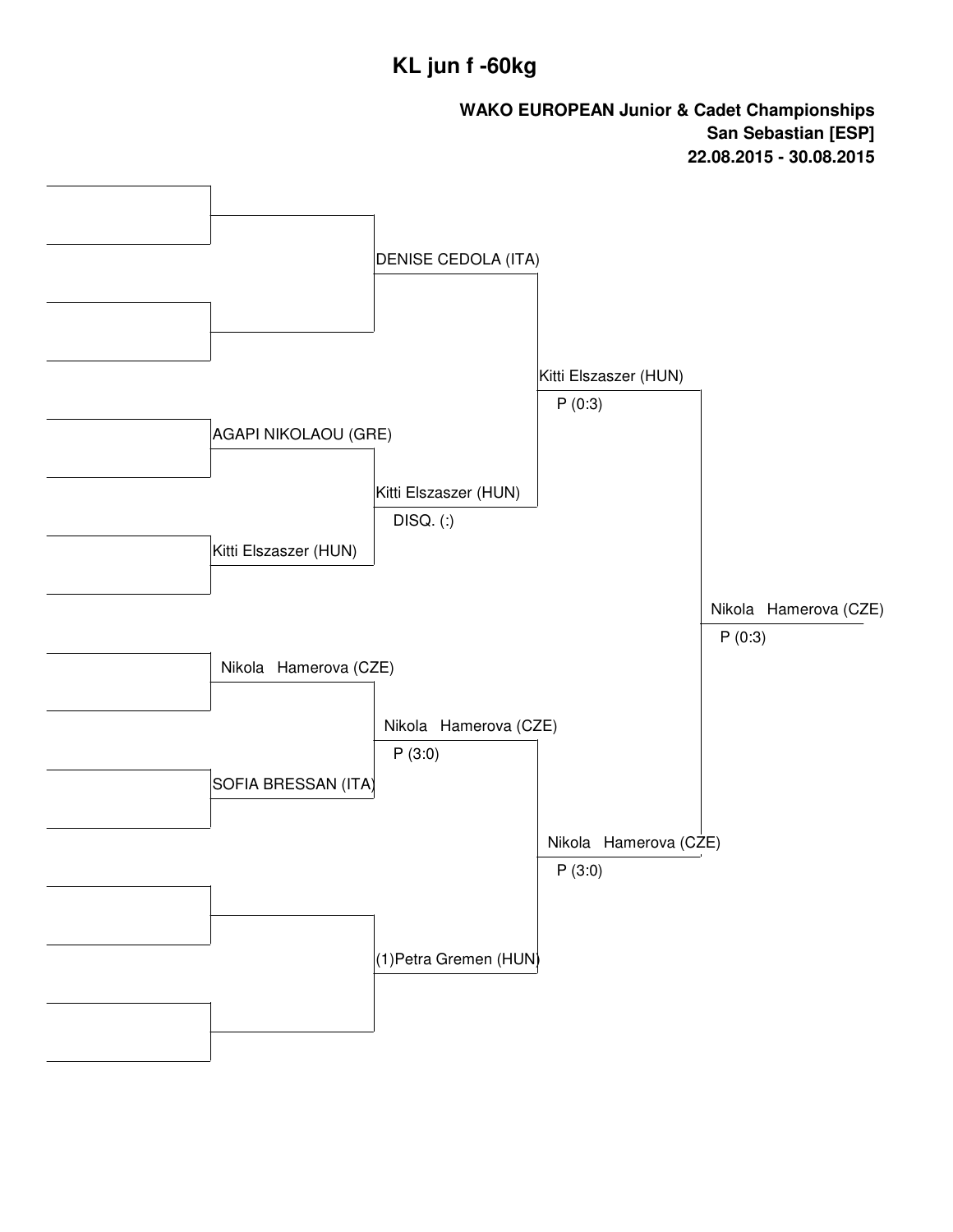# **KL jun f -65kg**

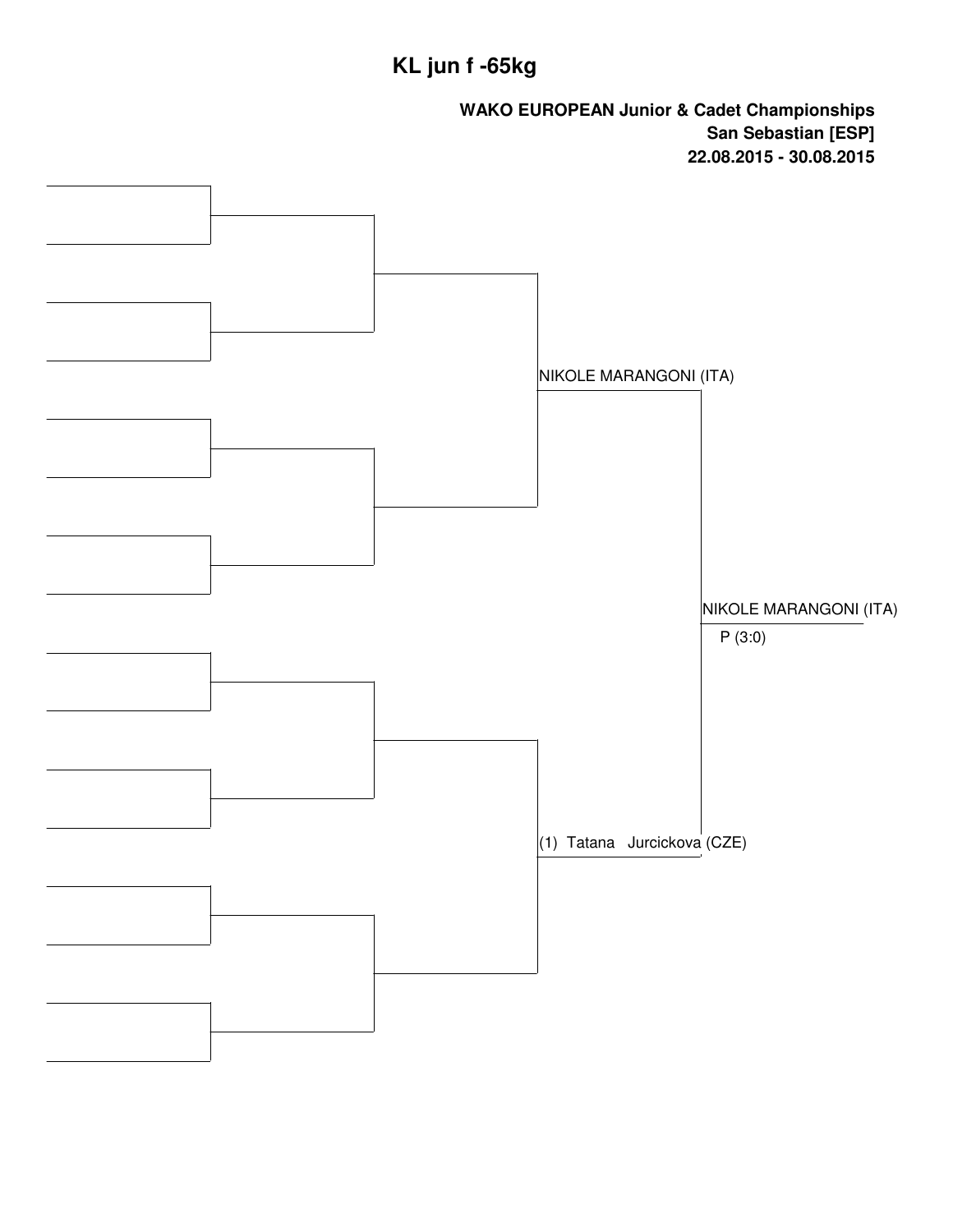# **KL jun f -70kg**